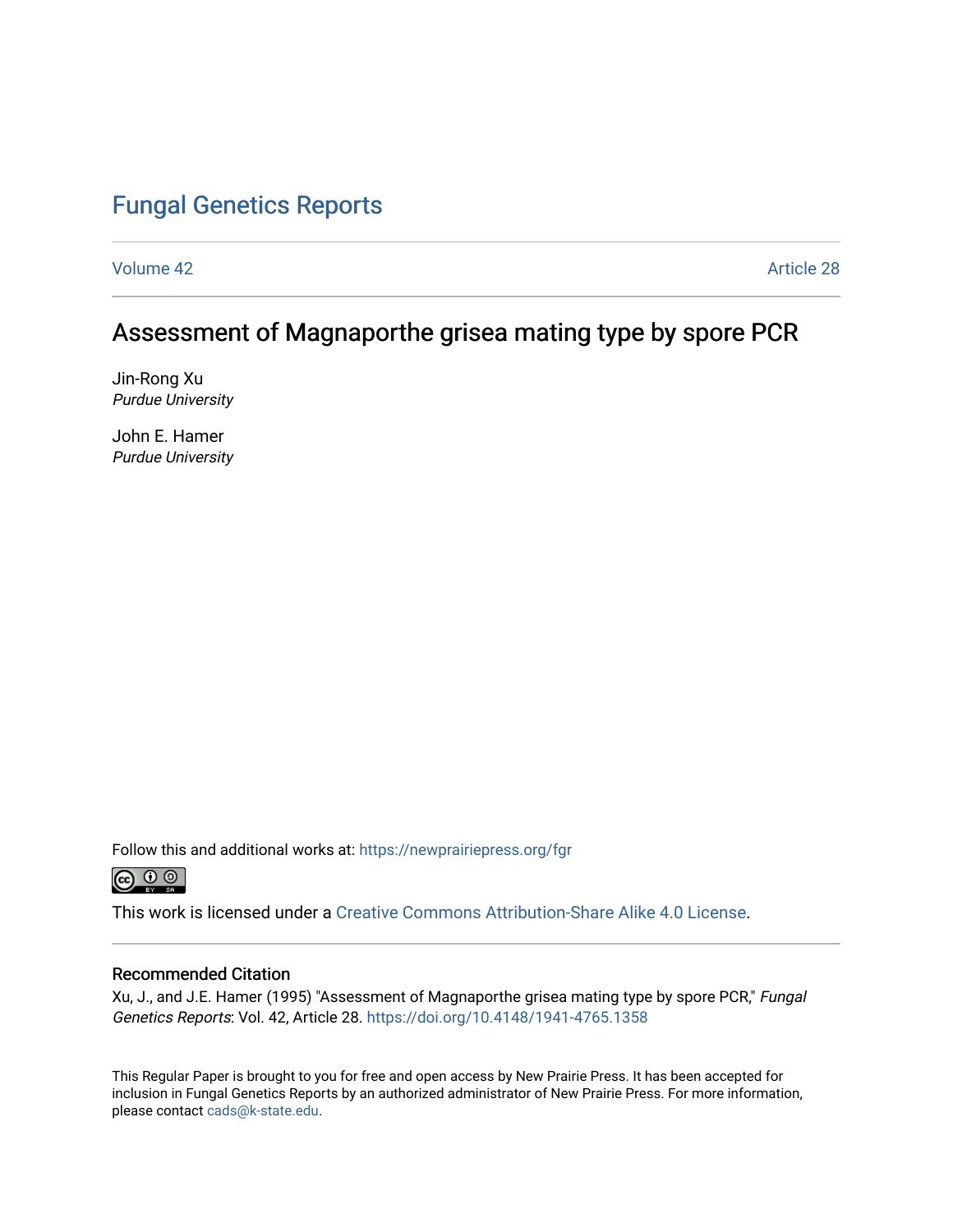## Assessment of Magnaporthe grisea mating type by spore PCR

### Abstract

Isolation of DNA from filamentous fungi for PCR analysis is usually time consuming and involves use of toxic chemicals such as phenol/chloroform. In Saccharomyces cerevisiae, PCR assay can be performed with yeast colonies (Huxley et al. TIG 1990 6:236). Here we describe a PCR protocol which uses M. grisea conidia directly for PCR analysis without extraction of DNA.